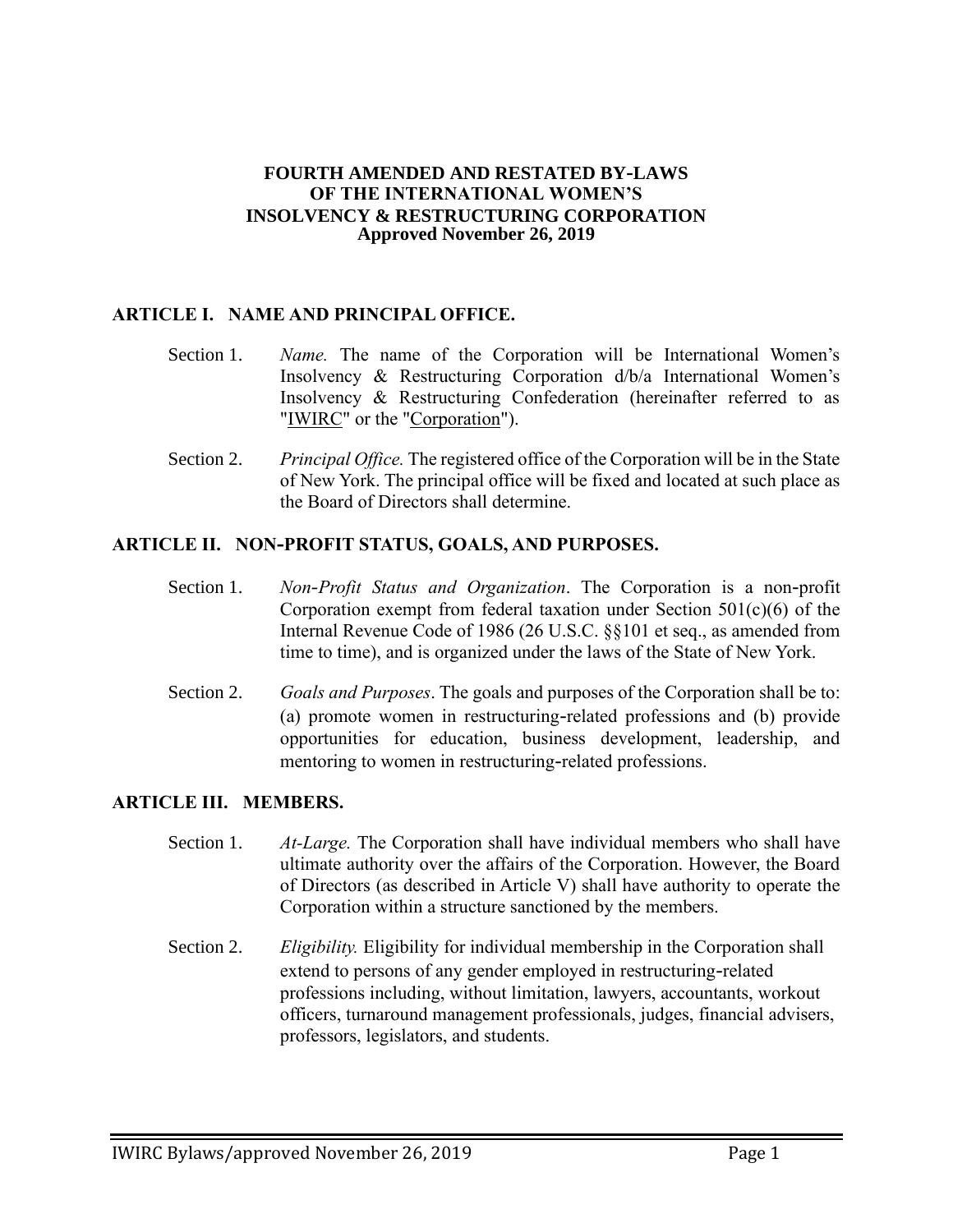- Section 3. *Other Classes of Members.* The Corporation may establish other classes of individual, corporate, and/or organizational members whose authorities, benefits and eligibility shall be determined by the Board of Directors.
- Section 4. *Individual Membership Dues and GoodStanding.* The Board of Directors, by a minimum of two-thirds affirmative vote of the whole number of the Board of Directors, shall determine the structure and amount of individual membership dues. A member-in-good-standing is an individual who is certified by the Corporation as having paid her or his dues for the current membership year.

### **ARTICLE IV. NETWORKS.**

- Section 1. *Authority and Organization.* The Board of Directors shall have the sole authority to establish and charter the formation of individual Networks to further the purposes of the Corporation, and to determine the terms of Network affiliation, membership and operating guidelines. Except as otherwise provided by applicable law, the Networks are separately chartered entities that operate as authorized divisions of the Corporation. (Rules of Operation covering the operation and governance of the Network are annexed as *Exhibit A*).
- Section 2. *Rules of Operation.* The Board of Directors shall establish Rules of Operation for the formation and governance of individual Networks, which shall be reviewed and updated periodically at the sole discretion of the Board of Directors. To the extent necessary to maintain the goals and purpose of the Corporation, a Network may request a waiver of certain provisions of the Rules of Operation from the Board of Directors of the Corporation, which waiver may be granted in the sole discretion of the Board of Directors.
- Section 3. *Network Governance*. Members of a Network have the authority to elect officers and directors of their primary affiliated Network, and through them, subject to the Rules of Operation, to agree how the Network will be governed and operated to serve the goals and purposes of its affiliated members. Duly elected Network leadership has the responsibility to hold events or activities for the benefit of members and to recruit new members; to maintain regular contact with affiliated members; to maintain regular contact with the Board of Directors of the Corporation and participate in IWIRC's business.
- Section 4. *Other Affiliations.* The Corporation may enter into affiliations with other organizations or entities to help carry out the purposes of the Corporation. The Board of Directors shall have the sole authority to determine terms and conditions of such affiliations.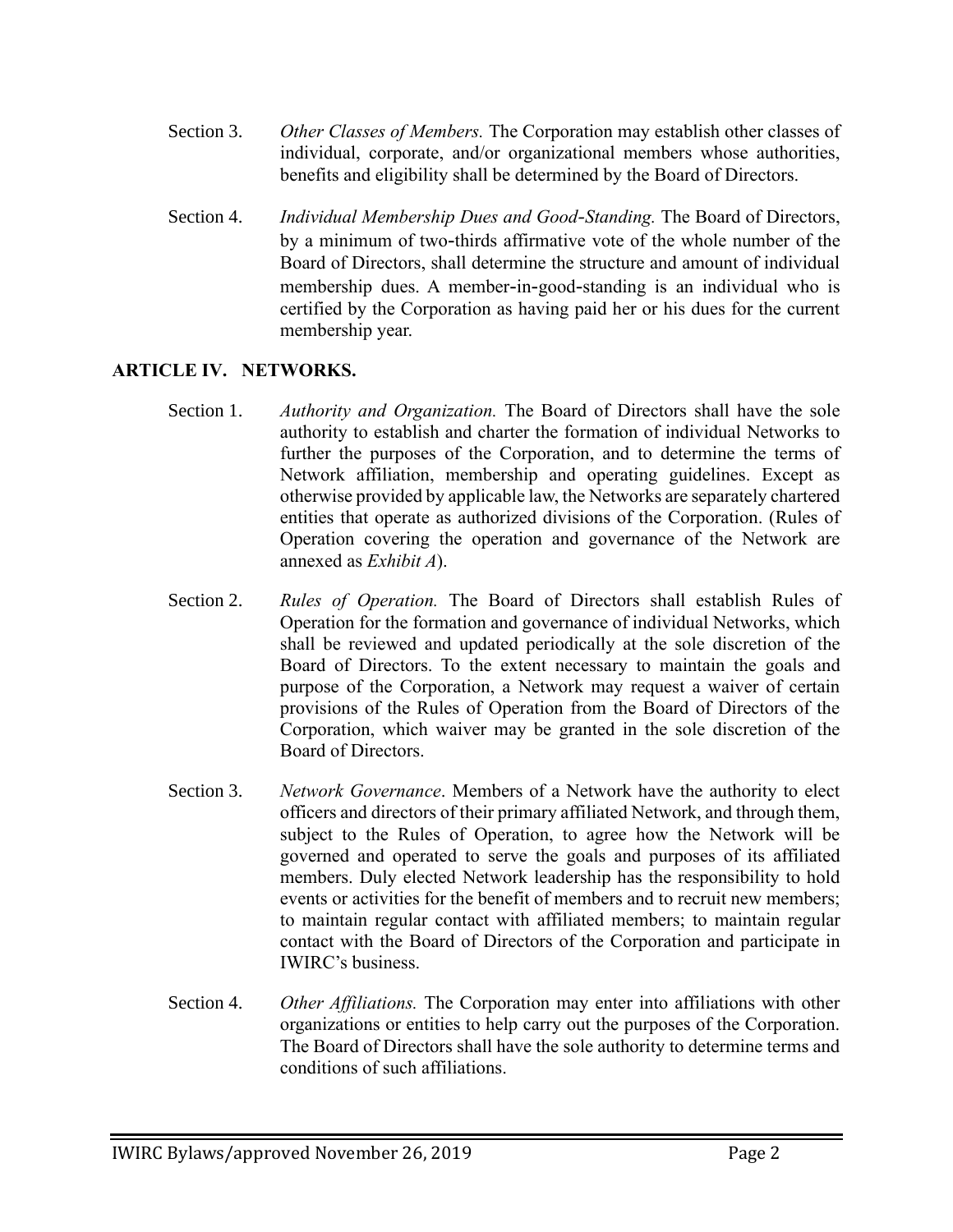Section 5. *Affiliation with a Network.* Members of the Corporation may be affiliated with more than one Network without an additional membership charge. However, dues rebates will only be payable to the Member's primary affiliated Network. The Executive Committee shall establish rules and procedures governing any rebate of the membership fee to any network from time to time.

### **ARTICLE V. BOARD OF DIRECTORS.**

- Section 1. *AtLarge Powers.* The property, affairs and business of the Corporation will be managed by a Board of Directors (hereafter, the "Board" or the "Directors") under a structure and terms determined by the members.
- Section 2. *Property.* No Director will have any right, title or interest in any property or asset of the Corporation.
- Section 3. *Composition.* Each member of the Board shall be a Director of the Corporation. The Board shall be composed of the Officers (as described in Article VI), the Management Committee (as described in Article VII), and the At-Large Directors (as described in (as described in Article VIII). The Immediate Past Chair of the Corporation shall also serve on the Board. All Directors or Vice Directors, whether elected or appointed, must be members-in-good-standing of the Corporation.
- Section 4. The Executive Committee shall have the authority to appoint up to two (2) additional At Large Directors for a one year term to the Board in order to advance the mission of the Corporation.
- Section 5. *Election.* The Board shall be elected as described in Article XI.
- Section 6. *Term.* Each elected At-Large Director shall serve a term of two years and until a successor is duly elected and qualified, or until death, or resignation, or removal in the manner herein provided. At-Large Directors shall serve no more than two consecutive terms as an At-Large Director of the Board absent a majority vote of the existing Board not to enforce this limitation The terms of one half of the elected At-Large Directors shall be staggered to begin and end in alternate years.
- Section 7. *Resignation.* Any At-Large Director may resign at any time by giving written notice to the Chair or to the Secretary. The resignation takes effect at the time specified by the At-Large Director and the acceptance of the resignation is not necessary to make it effective.
- Section 8. *Vacancies.* The Executive Committee shall fill any vacancy in At-Large Director positions. An At-Large Director selected to fill such vacancy shall serve the unexpired term of that position.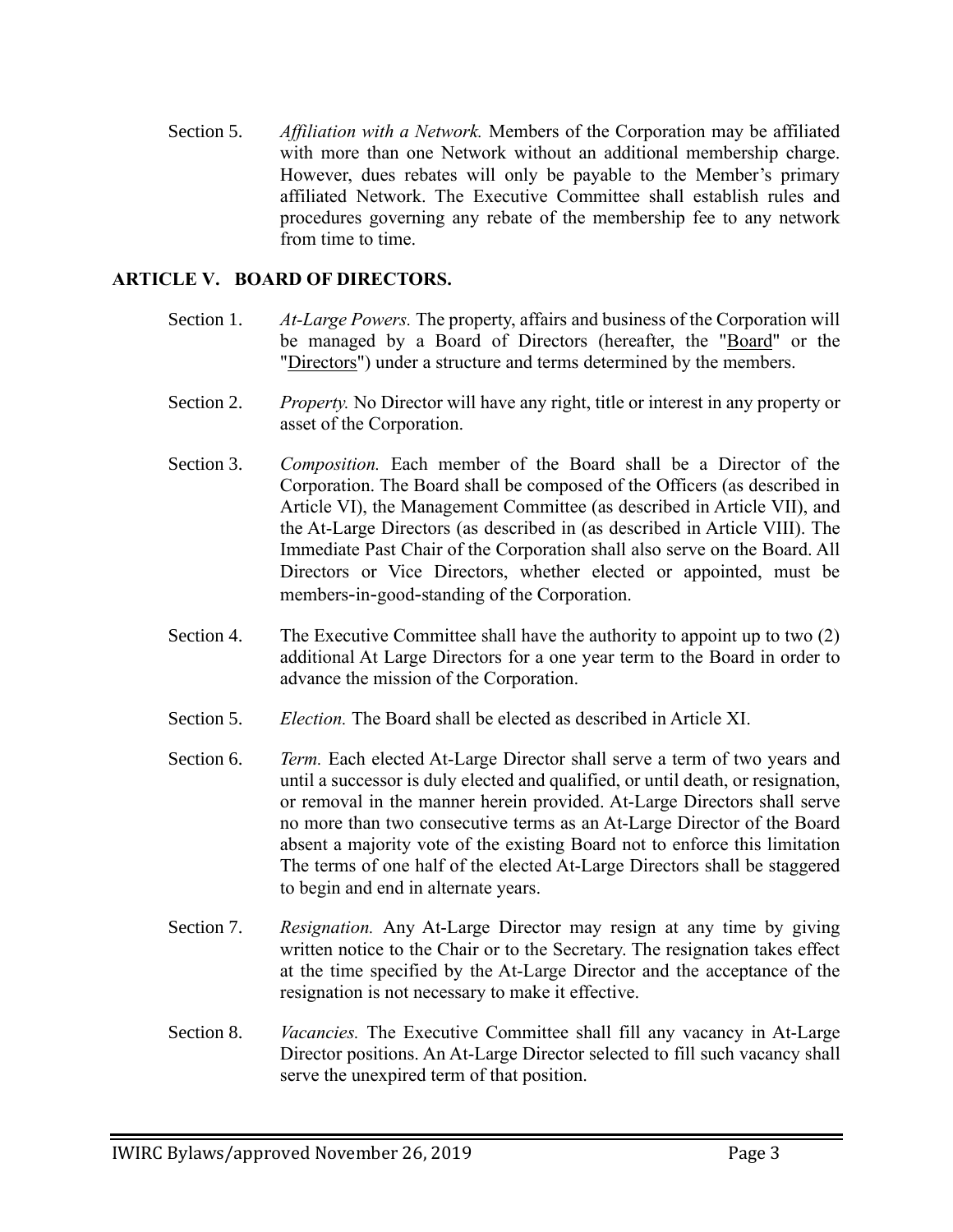- Section 9. *Removal.* Any At-Large Director may be removed, with or without cause, at any time by majority of the membership. The Board may remove an At-Large Director for cause by a vote supporting removal by majority of the whole number of the Board present at a special meeting called for that purpose. Proper notice must be given in writing ten (10) days prior to the meeting. Any resulting vacancy will be filled in the manner specified in Section 8 of this Article.
- Section 10. *Place of Meetings.* The Board may hold its meetings at any location it chooses (and may choose to do so via electronic communications as provided in Section 13 of this Article).
- Section 11. *Regular Meetings.* Regular meetings of the Board will be held at least quarterly and may be conducted telephonically and at a time and place determined by the Board. Verbal or written notice of regular meetings will be given at least ten (10) days prior to any regular meeting.
- Section 12. *Special Meetings and Notice.* Special meetings may be called by the Chair or by twenty-five percent (25%) or more of the whole number of Directors. Notice of special meetings will be mailed by electronic means to each Director's last known email address at least five (5) days before the day of the meeting, or delivered personally or by telephone or other electronic means, no later than two (2) days before the meeting. The notice must include the time and place of the meeting, but need not state the purpose except as provided in Section 9 of this Article and Section 4 of Article VI. Any meeting of the Board will be a legal meeting, without any notice having been given, if all of the Directors then in office are present at the meeting or waive such notice in writing before, at or after the meeting.
- Section 13. *Electronic Communications.* Directors may participate in meetings of the Board through conference telephone or other such electronic communication device, providing that all participating Directors can hear one another and that applicable law allows for such meetings.

# **ARTICLE VI. OFFICERS.**

- Section 1. *Number.* The Officers will be the Chair, Vice Chair, the Secretary, the Finance Director, the Vice Finance Director, and the Immediate Past Chair; and these Officers shall comprise the "Executive Committee."
- Section 2. *Election, Term of Office and Qualifications.* All Officers will be elected by the Board from nominees recommended by the Nominating Committee. Except in the case of Officers installed under the provisions of Section 5 of this Article, each Officer will hold office for one year with terms commencing January 1 and until a successor is duly elected and qualified,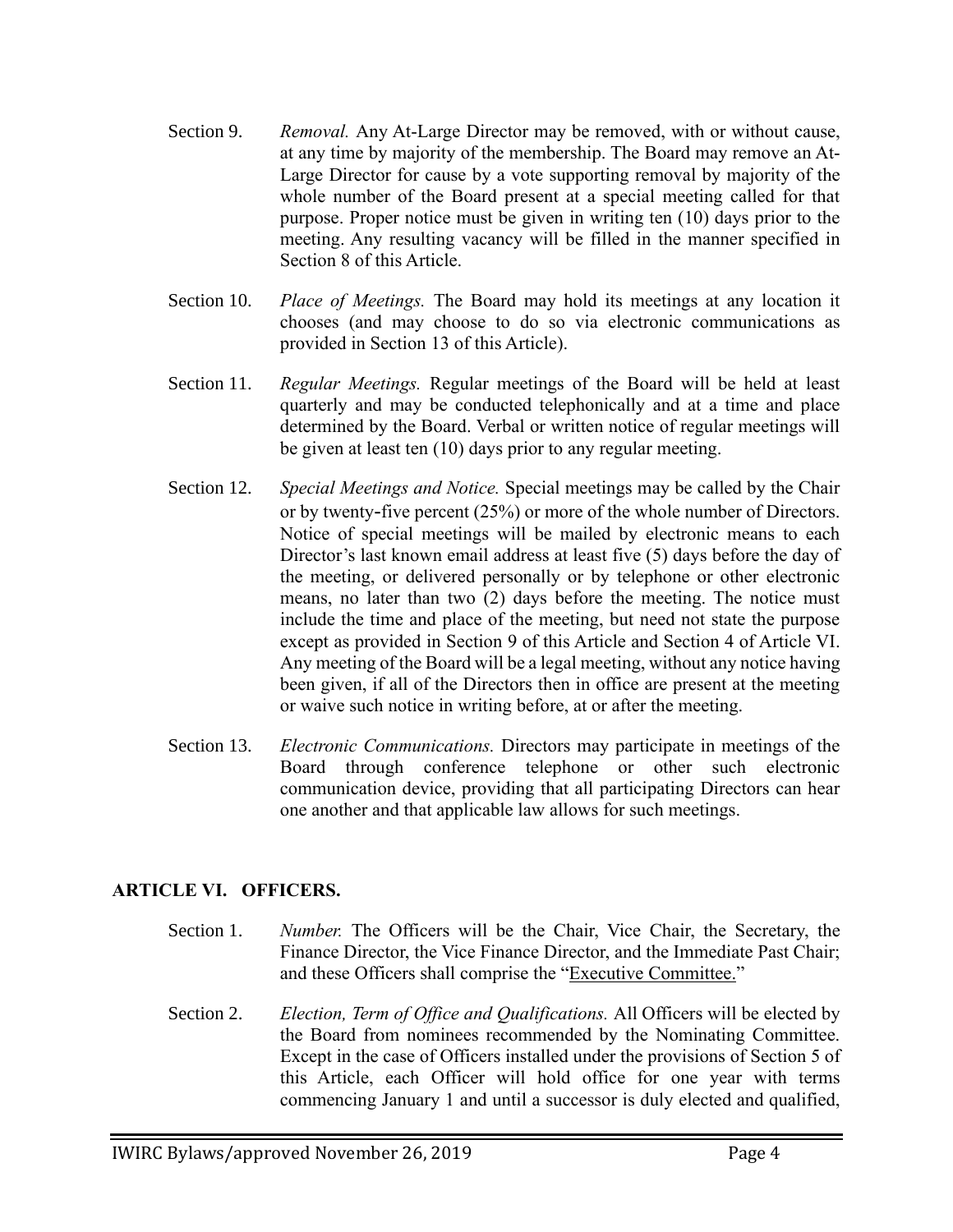or until death, or resignation, or removal in the manner herein provided. Only members in good-standing who have previously served on the Board may be Officers absent a majority vote of the existing Board not to enforce this requirement in a particular year. Further, Officers shall serve no more than five consecutive terms as an Officer of the Board, (not including any term as an At-Large Director or member of the Management Committee other than as an Officer) absent a majority vote of the existing Board not to enforce these limitations.

- Section 3. *Resignations.* Any Officer may resign her office by giving written notice to the Chair, Vice Chair, Secretary, Finance Director or Vice Finance Director. Any resignation will take effect at the time specified and the acceptance of the resignation shall not be necessary to make it effective.
- Section 4. *Removal.* Any Officer may be removed, with cause, at any time. Removal requires a vote supporting removal by majority of the whole number of the Board present at a special meeting called for that purpose. Proper notice must be given in writing ten (10) days prior to the meeting. Any resulting vacancy will be filled in the manner specified in Section 5 of this Article.
- Section 5. *Vacancies.* A vacancy in any office will be filled for the unexpired portion of the term by election of the Board.
- Section 6. *Chair.* The Chair conducts the meetings of the Corporation and has primary responsibility for the At-Large welfare of the Corporation. The Chair is responsible for the administration of IWIRC, policy development and public media relations. The Chair coordinates and oversees in At-Large the programs, projects and initiatives of IWIRC. The Chair also coordinates the relationships of IWIRC with other insolvency organizations. The Chair serves on the Executive Committee.
- Section 7. *Vice Chair.* In the absence of the Chair, the Vice Chair shall preside over meetings of the Corporation. The Vice Chair assists the Chair in overseeing the current programs, projects and initiatives of IWIRC. In addition, the Vice Chair develops new projects and coordinates with the Program Director regarding the development of new programs. The Vice Chair is also a member of the Executive Committee.
- Section 8. *Secretary.* The Secretary is responsible for the reporting of IWIRC. The Secretary maintains the minutes and records of the Board and Executive Committee meetings. The Secretary is a member of the Executive Committee. The Secretary shall assume the responsibility for ongoing governance, including preparing for and managing the election process, At-Largely thinking about succession issues, and making sure our bylaws, membership and marketing materials are accurate.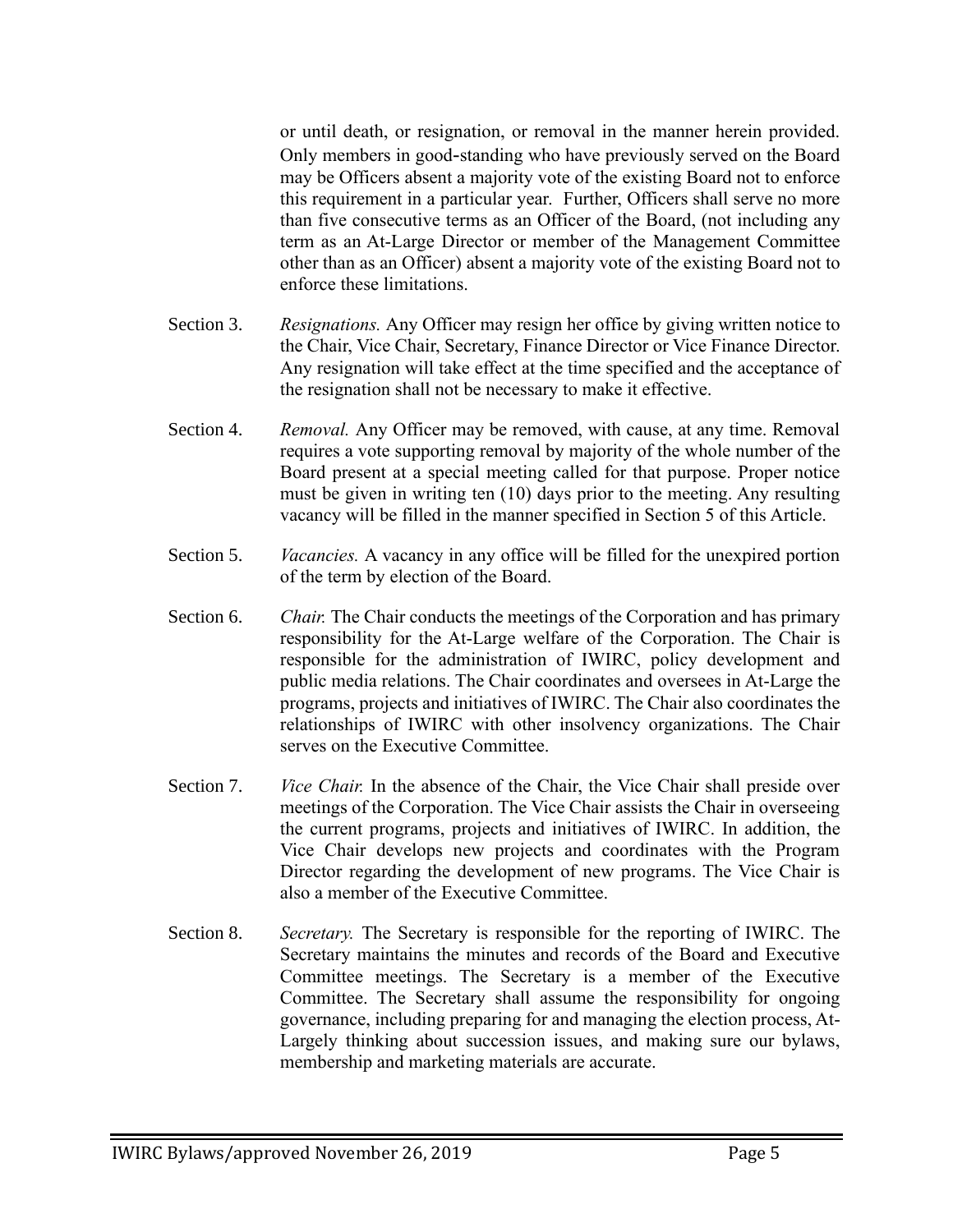- Section 9. *Finance Director; Vice Finance Director.* The Finance Director and Vice Finance Director are members of the Executive Committee and shall be responsible for financial oversight, including facilitating the annual audit and the filing of the annual tax return, and developing, increasing and sustaining sponsors for the Corporation. The Finance Director with the assistance of the Vice Finance Director shall develop sponsorship levels and benefits for new sponsors of the Corporation as an organization as well as for international events and assist in the preparation and oversight of the Corporation's budget. The Finance Director and Vice Finance Director may choose to create a committee to assist them.
- Section 10. *Other Officers, Agents and Employees.* The Corporation may have other officers, agents and employees as may be deemed necessary by the Board. Each shall hold office or employment at the pleasure of the Board and shall have such authority, perform such duties and receive such reasonable compensation, if any, as a majority of the Board may, from time to time, determine. To the fullest extent allowed by law, the Board may delegate to any employee or agent any powers possessed by the Board and may prescribe their respective titles, terms of office, authorities and duties.

# **ARTICLE VII. MANAGEMENT COMMITTEE**

- Section 1. *Composition.* The Management Committee shall consist of the Executive Committee and the Asia Networks Director, Europe Networks Director, U.S. Networks Director, Asia Regional Director, Canada Regional Director, Caribbean Regional Director, Europe Regional Director, South America Regional Director, U.S. Regional Director, Communications and News Co-Directors, Member Services Director, U.S. Program Committee Co-Directors and the Strategic Director.
- Section 2. *Composition of Non-Voting Members*. The following positions will be included in the Management Committee as non-voting members: Advisory Council Members, UNCITRAL Committee Co-Directors, Vice Director of Budget, Vice Director of Fall Programs, Vice Director of Spring Programs, Vice Director of Regional Programming, Vice Director of Member Services, Vice Director of Leadership Programming, New Network and Regional Development Director, Asia Regional Vice Director of Programming, Asia Regional Vice Director Membership, Vice Director of Communications and News, Vice Director of Communications and Social Media, and the Rising Star Finalist from the previous year.
- Section 3. *Election, Term of Office and Qualifications.* All Management Committee Directors that are not Officers (excluding Advisory Council Members) shall be elected and serve a one year term and be elected in accordance with Article XI.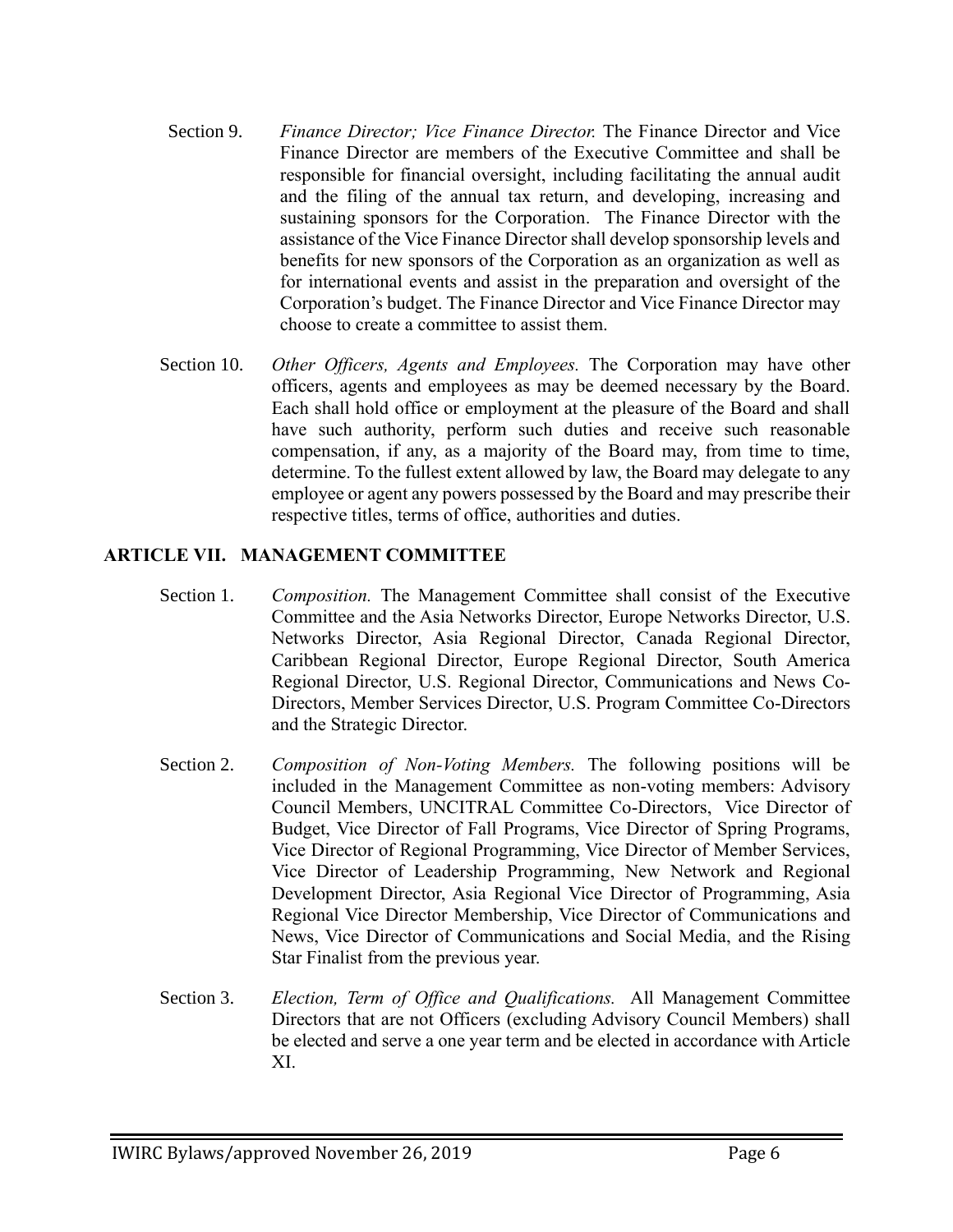- Section 4. *Resignations*. Any Management Committee member may resign her office by giving written notice to any member of the Executive Committee. Any resignation will take effect at the time specified and the acceptance of the resignation shall not be necessary to make it effective.
- Section 5. *Removal*. Any Management Committee member may be removed, with cause, at any time. Removal requires a vote supporting removal by majority of the whole number of the Board present at a special meeting called for that purpose. Proper notice must be given in writing ten (10) days prior to the meeting.
- Section 6. *Vacancies.* The Executive Committee shall fill any vacancy in the Management Committee positions. A Management Committee member selected to fill such vacancy shall serve the unexpired term of that position.

### **ARTICLE VIII. AT-LARGE DIRECTORS.**

- Section 1. The At Large Directors ("At Large Directors") shall consist of twelve (12) members of the Corporation elected by the Members pursuant to Article XI, plus up to two (2) members appointed by the Executive Committee. The At Large Directors elected by the Members, shall serve two year terms.
- Section 2. The At Large Directors shall be assigned by the Executive Committee to such tasks or responsibilities as may be identified or determined from time to time.

#### **ARTICLE IX. COMMITTEES.**

- Section 1. *Executive Committee.* The Executive Committee shall be composed of the Officers of the Corporation and is authorized to conduct the affairs of the Corporation between meetings of the Board. Any action taken by the Executive Committee is subject to review and change by the Board.
- Section 2. *Standing Committees.* The standing committees of the Corporation shall be a Program Committee, Network Committees, a Communications and News Committee, and a Member Services Committee. Other standing committees may be established by majority vote of the Board. The Committees shall be chaired by the respective Director positions.
- Section 3. *Program Committee.* The Program Committee will recommend to the Board substantive IWIRC programs and projects, as well as topics and agenda items for IWIRC events. The Program Committee develops, on an annual basis, the IWIRC Fall Conference and the IWIRC Spring Meeting. The Program Committee may perform additional duties and functions as designated from time to time by the Board.
- Section 4. *Member Services.* The Member Services Committee conducts member surveys, recruits and assigns volunteers. Additionally, the Member Services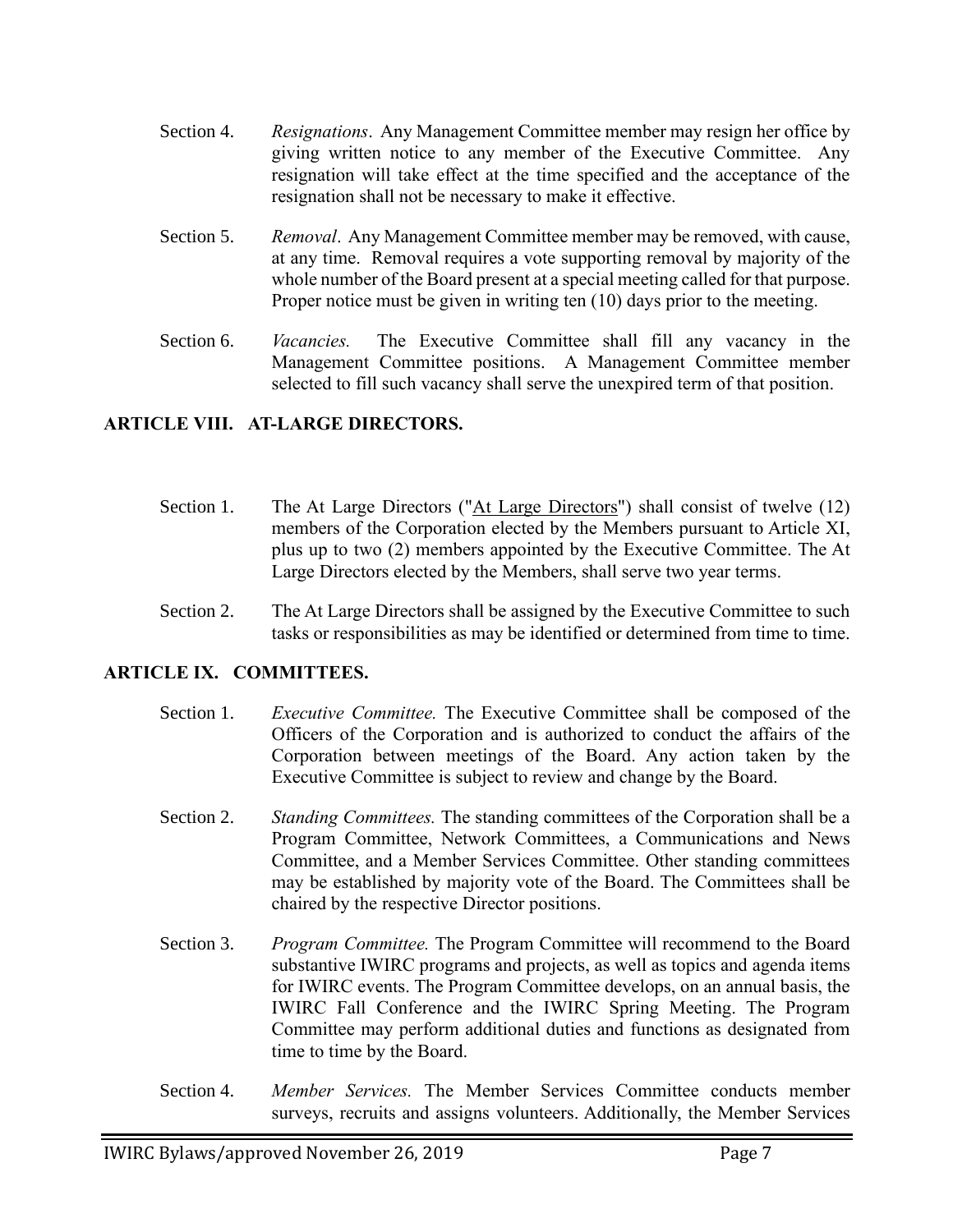Committee will build member recognition programs, assume responsibility for the Mentoring program, survey members to develop additional benefits, develop speakers bureau and other professional development strategies.

- Section 5. *Communications and News Committee.* The Communications Committee is responsible for executing a proactive media relations strategy, including preparing and distributing press releases, seeking opportunities for officers of IWIRC to speak to the media or to relevant organizations or meetings, and for regular communication with members, including overseeing the preparation and publication of IWIRC e-newsletters and periodic bulletins. The Communications Committee will also assist in maintaining the IWIRC website through regular updates to content and periodic structural updates, as necessary and agreed by the Executive Committee. In addition, the Communications Committee shall be responsible for management of online directory and website, conducting external surveys for public relations purposes, and will be the keeper of the IWIRC brand.
- Section 6. *Networks Committee.* The Network Committees promote new and assist existing Networks, provide input on network grant requests, convene network chair meetings, develop network toolkits to help new Networks with recruiting, event planning and communications and promote the benefits of IWIRC membership. The Networks Committees will also identify geographic areas for new networks and stimulate interest in those areas and drive the process to completion, and provide standardized tools to assist new networks. The Networks Committees will determine how to better leverage our international network structure, assist network boards in succession planning, and identify and address networks needing revitalization. The Network Directors in charge of the Europe, Asia and North America regions will serve and lead the Network Committees for their respective regions.
- Section 7. *Ad Hoc and Special Committees.* Ad hoc and special committees may be established by the Chair or the Executive Committee who shall determine the composition, responsibilities and duties of such committees. The term of service for ad hoc and special committees shall terminate at the end of term of the Chair and/or the Executive Committee establishing such committee or committees.

# **ARTICLE X. VOTING.**

- Section 1. *Manner.* Voting may be in person, telephonic, or electronic, unless the Board determines by majority vote at a meeting that it will accept votes by proxy or those members may participate by other means.
- Section 2. *Quorum and Manner of Acting.* Except as otherwise provided by statute or these by-laws, a minimum of fifty-one percent (51%) of the Directors are required to constitute a quorum to transact business at any meeting, and the act of a majority of the Directors present at such a meeting will be the act of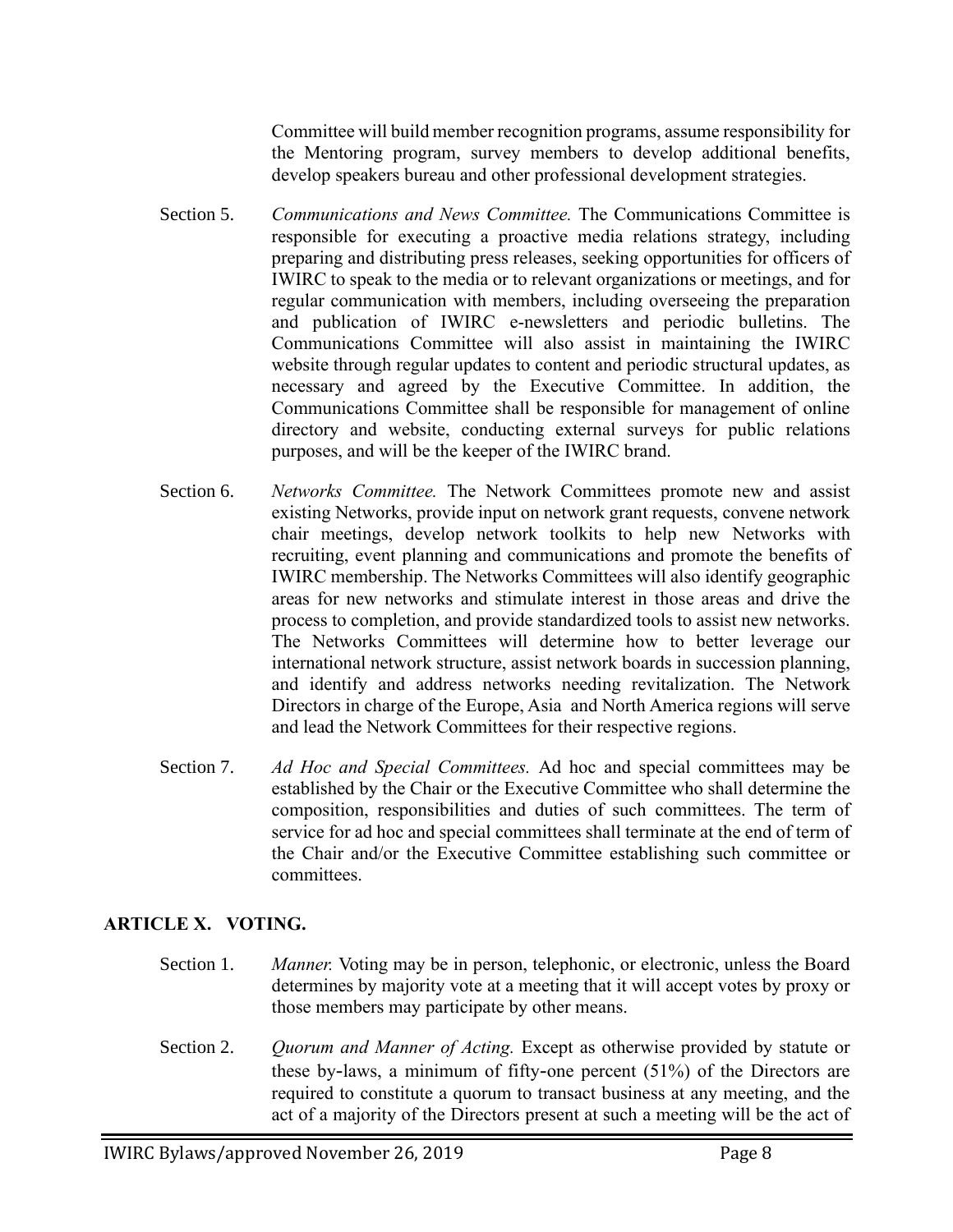the Board. In the absence of a quorum, a majority of the Directors present may adjourn the meeting. Notice of any adjourned meeting need not be given.

Section 3. *Resolutions by Members of the Corporation*. Resolutions may be proposed by five percent (5%) of the total membership as of June 1 of each year. Resolutions must be submitted to the Secretary at least sixty (60) days prior to the annual Fall Conference ("Conference") and will be voted on by the Board at that time as outlined in Section 2 above.

### **ARTICLE XI. ELECTIONS**

- Section 1. *Frequency*. Elections shall take place annually as follows: (i) the members of the Executive Committee and Management Committee shall be elected annually and (ii) the At Large Directors, shall be elected, fifty (50%) percent annually (i.e. six (6) At Large Directors each year). Elections shall take place as necessary to fill any vacancies as described in Article VI, Sections 5.
- Section 2. *Nominating Committee.* The Nominating Committee ("Nominating Committee") shall be chaired by the Immediate Past Chair and shall be comprised of the Chair, Vice Chair, Immediate Past Chair, Secretary and three other members chosen by the Immediate Past Chair, taking into account geographic diversity of the Corporation.
- Section 3. *Nominating Slate*. On or before November 1 of each election year the Nominating Committee shall review, as appropriate, the existing Board members and upon recommendation of the existing Board, shall prepare a Nominating Slate consistent with the provisions of Article V, Section 3, Article VI, Section 2, and Article VII, Sections 1 and 2.
- Section 4. *Voting*. On or before November 15 of each election year, the Nominating Slate shall be circulated to the Board for approval. Each Board member shall be entitled to cast: (i) one (1) vote for the purpose of approving the Nominating Slate prior to its circulation to the membership for election of the At Large Directors; and (ii) one (1) vote for the purpose of electing the members of the Management Committee.
- Section 5. *Majority Vote*. Approval of the Nominating Slate and/or the election of the members of the Management Committee shall be by majority vote of the Board. Approval of the At Large Members shall be by majority vote of those members of the Corporation who cast ballots in such election.

# **ARTICLE XII. ADVISORY AND HONORARY BOARDS.**

Section 1. *Advisory and Honorary Boards.* The Board may, at its discretion, establish other advisory boards and/or honorary boards to assist the Corporation in the carrying out of its purposes. The duties, responsibilities, composition, and leadership of such boards shall be designated by resolution of the Board.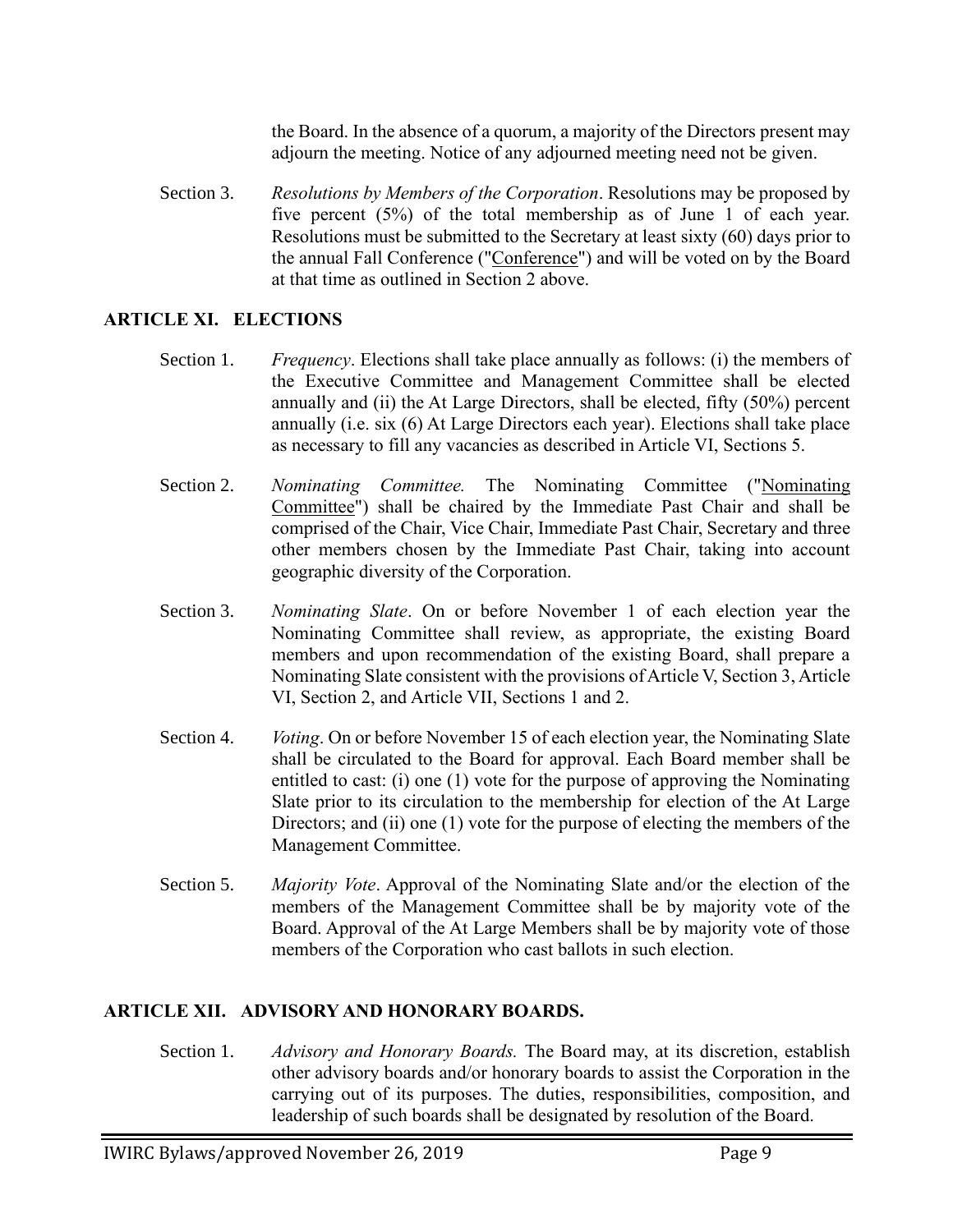### **ARTICLE XIII. BOOKS OF RECORD, AUDIT, ANNUAL REPORT, FISCAL YEAR AND BOND.**

Section 1. *Books and Records.* The Board will keep:

- (a) Records of all proceedings of the Board and committees; and
- (b) All financial statements of this Corporation; and
- (c) Certificate of Corporation and by-laws of this Corporation and all amendments and restatements; and
- (d) Other records and books of account necessary and appropriate to the conduct of the corporate business.
- Section 2. *Audit/Financial Review, Annual Report and Tax Return.* The records and books of account of this Corporation will be reviewed or audited at least once in each fiscal year. The Executive Committee will select the auditor with the Finance Director and Vice Finance Director to be primary contacts from the Board. A draft audit report will be circulated to the Executive Committee and subsequently to the Board for review and approval. The Board also shall make such inquiry as the Board deems necessary or advisable into the condition of all trusts and funds held by any trustee, agent, or custodian for the benefit of this Corporation, and shall retain such person or firm for such purposes as it may deem appropriate.

The Board will cause any audit report to be conveyed to each Director within one hundred eighty (180) days of the close of each fiscal year. Such audit report shall contain: a statement of all assets and liabilities; principal changes in funds; income and expense statement; status of all funds held for restricted purposes; and any other such information as may be required by law, these by-laws and/or for purposes of fulfilling the fiduciary responsibilities of the Directors.

An annual tax return shall be filed by the statutory deadline, subject to formally requesting and receiving an extension to the filing deadline.

- Section 3. *Fiscal Year*. The fiscal year of the Corporation will be from January 1<sup>st</sup> to December 31<sup>st</sup> of each year.
- Section 4. *Bond.* The Corporation will obtain a bond on such people and in such amounts as may from time to time be deemed necessary by the Board.

#### **ARTICLE XIV. WAIVER OF NOTICE.**

Section 1. Whenever any notice is required to be given by these by-laws or any of the corporate laws of the State of New York, such notice may be waived in writing,